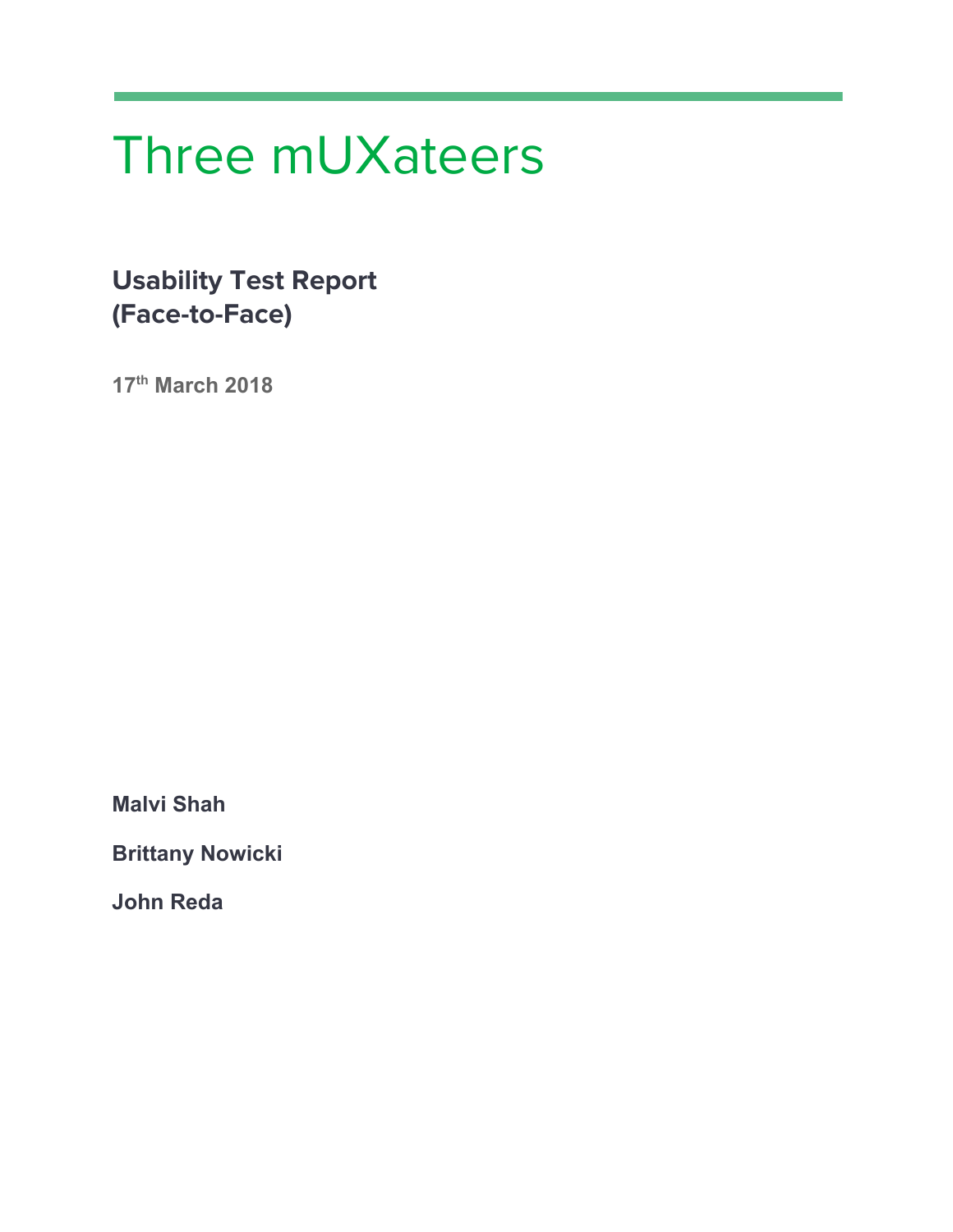## **TABLE OF CONTENTS**

| <b>INTRODUCTION</b>                      | $\mathbf{3}$            |
|------------------------------------------|-------------------------|
| <b>EXECUTIVE SUMMARY</b>                 | 3                       |
| <b>INTERFACE DESCRIPTION</b>             | $\overline{\mathbf{4}}$ |
| <b>PROBLEMS</b>                          | $\boldsymbol{4}$        |
| <b>POSITIVE DESIGN FEATURES</b>          | 6                       |
| <b>RECOMMENDATIONS</b>                   | 7                       |
| DIFFERENCE FROM THE HEURISTIC EVALUATION | 9                       |
| <b>CONCLUSION</b>                        | 10                      |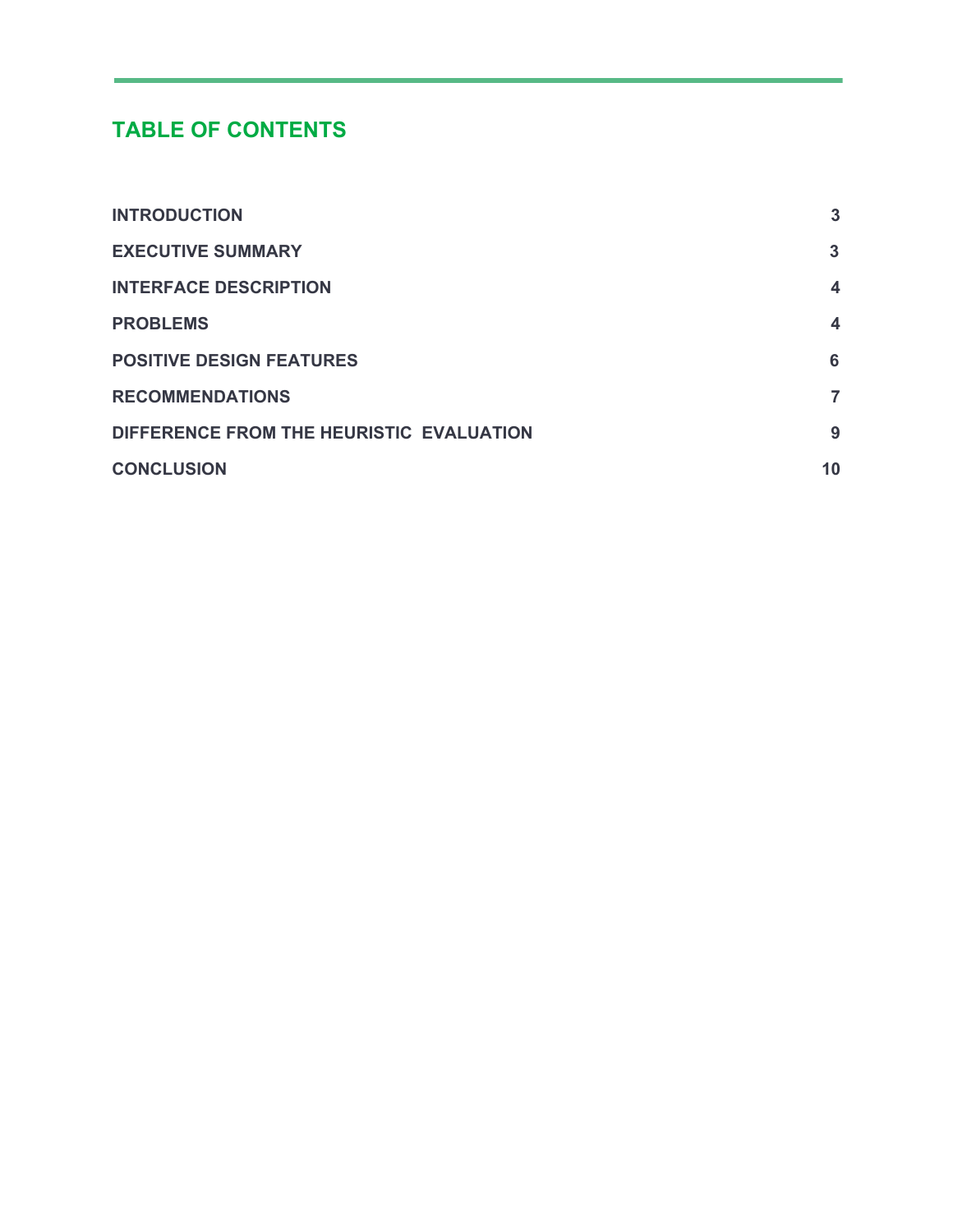#### <span id="page-2-0"></span>**INTRODUCTION**

For an interface like Google Maps, that helps people locate places in real-time, conducting an on-site usability test was quite informative. This process helped us understand what the users were thinking while navigating through the application, what their expectations were and what their interpretation was for the features provided by the interface.

In a team of three, we had one test moderator, one person responsible for recording a video of the user while he/she performed the tasks, and one person taking notes of the insights from the entire session. The activity of the user on the computer was also recorded with the help of the QuickTime Player, which could later help us analyze the users responses to different case scenarios. The session captured each participant's navigational choices, task completion rates, comments, overall satisfaction ratings, questions and feedback. The basic purpose of the project was to:

- Get data from the users about the site
- Measure user success with tasks
- Discover user difficulties and roadblocks in using the application
- Point out the positive/negative design features
- Suggest recommendations for improvement

#### <span id="page-2-1"></span>**EXECUTIVE SUMMARY**

In preparation for the usability test, we created three scenarios that aimed to examine a combination of the most basic functionalities of Google Maps as well as some higher level features of the application. Throughout the testing process, we were able to uncover potential weaknesses in the interface/experience design. It also became apparent that users who interact with Google Maps regularly on a mobile device do not necessarily know how to navigate the web interface instinctively.

At the conclusion of our testing, which was conducted on two test participants, we were left with varied results. While the first participant struggled to complete any of our scenarios, the second participant was far more willing to explore the application and click around even in cases where they were unsure of the outcome of a click. For this reason, the successful completion of the three tasks by the second participant stands to shed more light on the usability of Google Maps because of the fact that they were far more interactive throughout the duration of their session.

There were several environmental factors that could have played a role in the outcome of the tests. In one instance, loud music was filtering into the testing room from a different room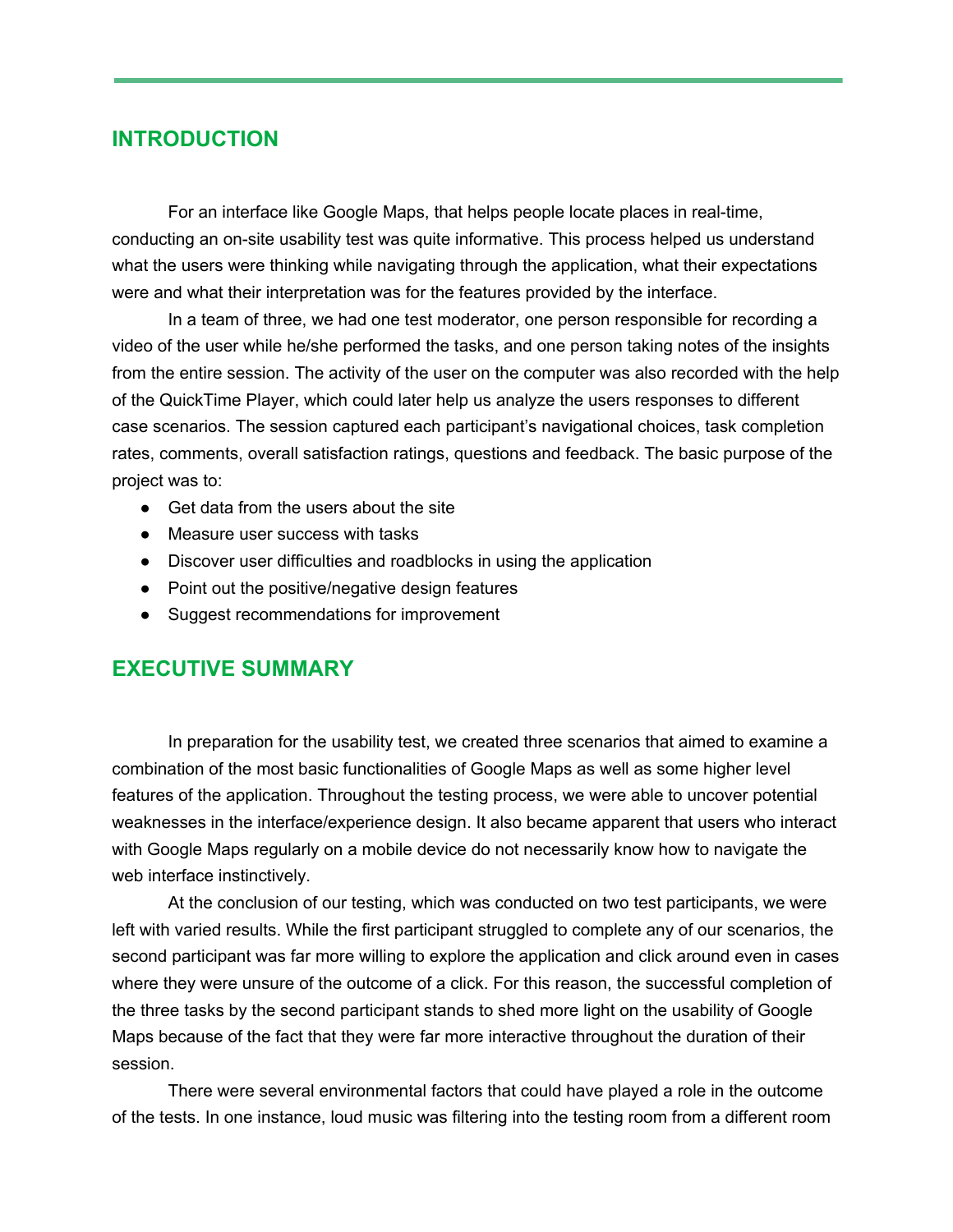nearby. Meanwhile, during the other test, there was a group of spectators observing the test, potentially adding to the feeling of pressure on the test participant. While this situation seemed to have a more noticeable impact on the behaviour of our test participant, the music mentioned during the other test did not appear to have any noteworthy impact on the participant.

While there were drastic differences between the two tests, we were able to gain insight into several potential pain-points in the Google Maps interface. Though the severity of these issues is nominal, there are several changes that could be implemented that would enhance what is already a user-friendly and intuitive interface.

## <span id="page-3-0"></span>**INTERFACE DESCRIPTION**

The interface that we had taken into consideration to perform our analysis was **Google Maps**. Google Maps is a web mapping service developed by Google and launched in 2005. It's functionality includes provision of street maps, satellite imagery, and 360° panoramic views of streets ([Street View\)](https://en.wikipedia.org/wiki/Google_Street_View). It assists the users to get a sense of the real-time traffic conditions, and enables them to perform the task of route planning for traveling by foot, car, bicycle, or any form of public transportation. Google Maps is available as a desktop application as well as a mobile app for the Android and iOS mobile operating systems, however we conducted our tests on the desktop version of Google Maps.

#### <span id="page-3-1"></span>**PROBLEMS**

Through our user testing sessions, we gained valuable insight on the pain points that users found when simulating through multiple scenarios. Below is a list of our observations from our



two test participants. A notable thing to consider when evaluating our results is that one out of our two testers was not familiar with Google Maps web application.

● Severity Rating 1: Tester 2 was trying to view directions in street view - which is not available

○ Although street view directions are not necessary to complete the task of search for directions, it was specifically noted that it would a very useful feature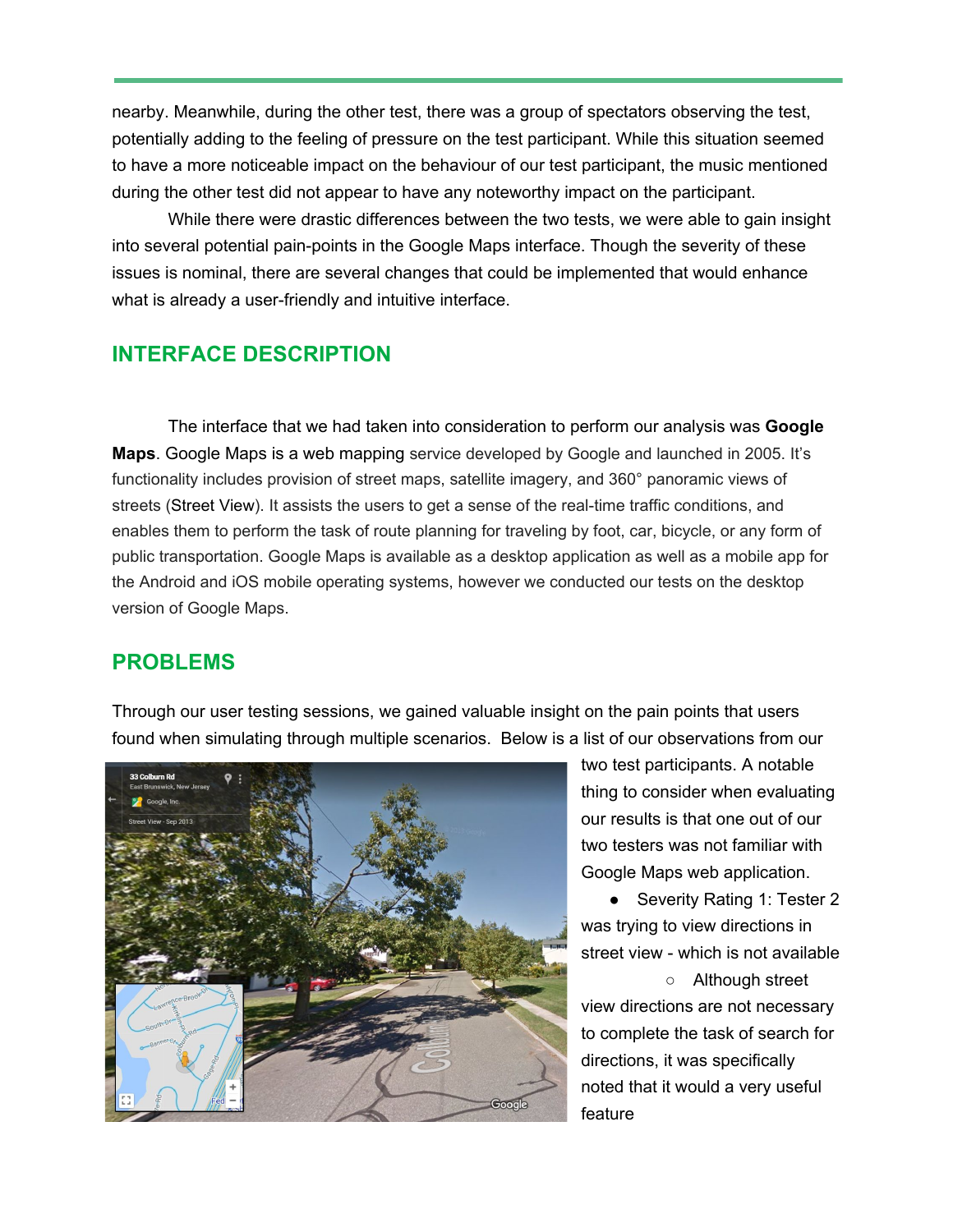- Severity Rating 1: Tester 1 specifically noted *"make it more simple"* implying the interface was complicated to understand
	- $\circ$  Since this note was vague we noted this severity a level 1 due to this specific users skill level and familiarity with the product. Though we do agree that, statistically, if we had more participants, we would also have more users who found the design "complicated". This conclusion can be attributed to multiple demographic factors that would contribute to this find. Our tester specifically, had a language barrier with the moderator and we believe that this, along with frustration cause our participant to feel embarrassed and confused.
- Severity Rating 1: Tester 1 was unable to successfully complete any of the three scenarios; interface was unfamiliar and needed assistance to understand how to start tasks
	- This problem was given a severity rating of 1 because although tester 1 did not understand the interface or have any idea how to get started, we believe that this participant would be an outlier when compared to addition data. Adding a "Help" questions mark icon to the main interface could possibly help alleviate a troubled user.
- Severity Rating 2: Tester 1 and 2 were unclear how to add location for their route as well as how to rearrange the order of the locations in their route
	- Given that both of our testers (with varying degrees of knowledge of the application) had difficulty with this task, we advise a severity rating of 2 because a more clearly labeled action icon would enable them complete the task. Tester 2 did end up figuring it out eventually but it took him some time to locate the buttons.
- Severity Rating 2: Both Tester 1 and 2 noticed the lack of labeling
	- Severity Rating of 2 was chosen because it's an important update that will help prevent user confusion and would benefit everyone with easier navigation of the site.
- Severity Rating 2: Tester 1 and 2 noted that the mobile version is much easier to use. It offered easier access to feature as well as more information when search additional locations to add to the existing route.
	- We believe a severity rating of 2 is appropriate for this discrepancy because Google Maps could possibly find a lack in user retention due to this issue. Users feeling frustrated with the inability to perform certain tasks that are usually easy would cause people to leave the application and search for an alternative that they do not find difficult

## <span id="page-4-0"></span>**POSITIVE DESIGN FEATURES**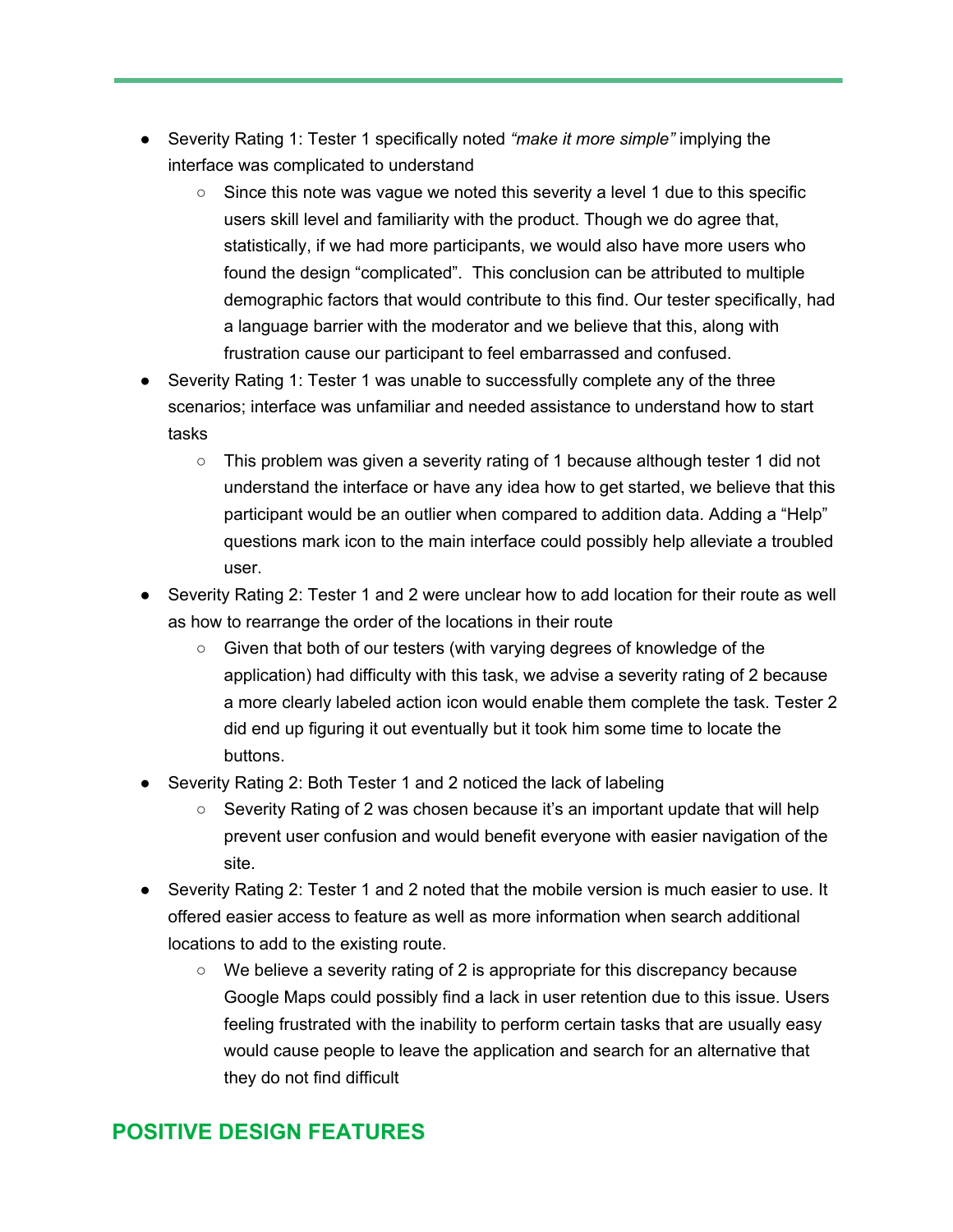Google Maps has numerous positive features. The main premise of the application - to provide users with directions from Point A to Point B, was described as the most positive feature.

Usefulness Rating Scale

- **Very**
- Moderately
- Not
- Usefulness Rating: Very Ability to provide desired directions
	- Most users main purpose for accessing Google Maps is to find directions from one place to another. We have noticed that most people using the web interface are looking for directions prior to the trip and the application is sufficient is supplying them with desired 三◆日田齐命士 results.
- Usefulness Rating: Moderately Ability to see live traffic
	- Depending on user's trip and time of travel, live travel helps users decipher the best times to leave or best route to take. Live traffic can also be enabled or disable depending on user preference which lends to a positive customization feature.
- Usefulness Rating: Very Ability to see multiple routes
	- This is very important positive feature that also lends to the positive live traffic function. When searching for routes to your desired destination, Google Maps provides an average of 3 possible routes and the duration each route will take to reach the destination.



Depending on users knowledge of the roadways, this function could really help users determine the best solution for their needs.

- Usefulness Rating: Moderately Ability to switch between modes of transportation easily (ie. driving to walking)
	- $\circ$  This was positive feature we explored during our user testing. In real life situations on a college campus, students would switch from driving their car between campus, parking, and then walking around to multiple locations. This feature enabled our participants to find the fastest walking routes from destination to another.
- Usefulness Rating: Very Ability to see destinations in street view
	- Street was useful too when look up specific businesses or buildings. This provides the user with an accurate depiction of the place they are going and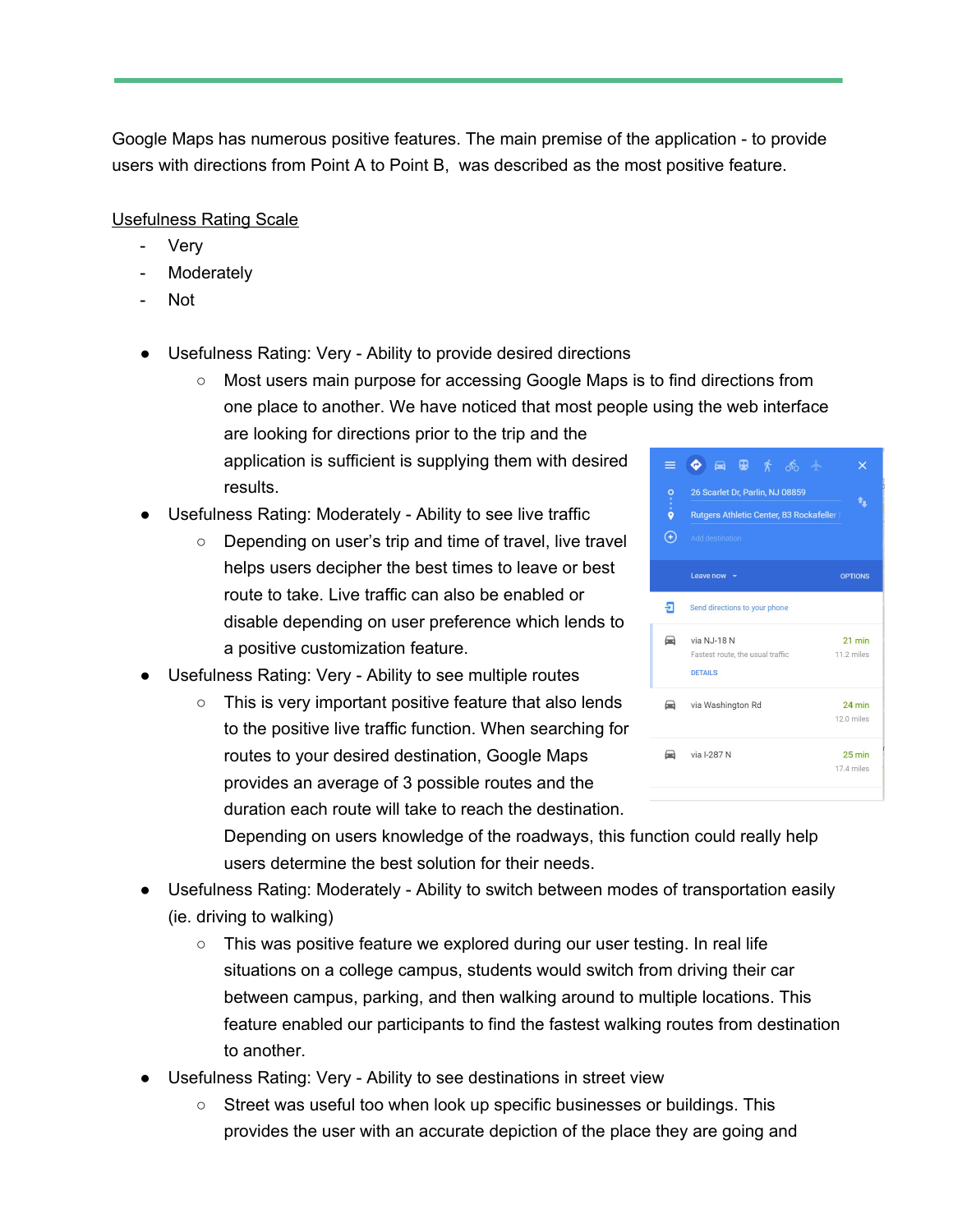makes people feel more confident on their journey that they know where they are going. We asked our users to find a parking lot that is for Faculty/Staff near Rutgers Student Center and street view was helpful in confirming the locations selectioned.



## <span id="page-6-0"></span>**RECOMMENDATIONS**

Through our user testing process, we came across a number of Google Maps features that were not very easily decipherable while there were a lot of features which were pretty straightforward to understand.

The fact that more than one of our scenarios required the user to use the street view mode in Google Maps led us to the realization that the feature of Street View is quite unclear in Google Maps. Both our users had a difficult time getting that feature to work and so we believe that labeling the icon that helps get the Street View mode or giving some sort of an indication there would make it easier to recognize.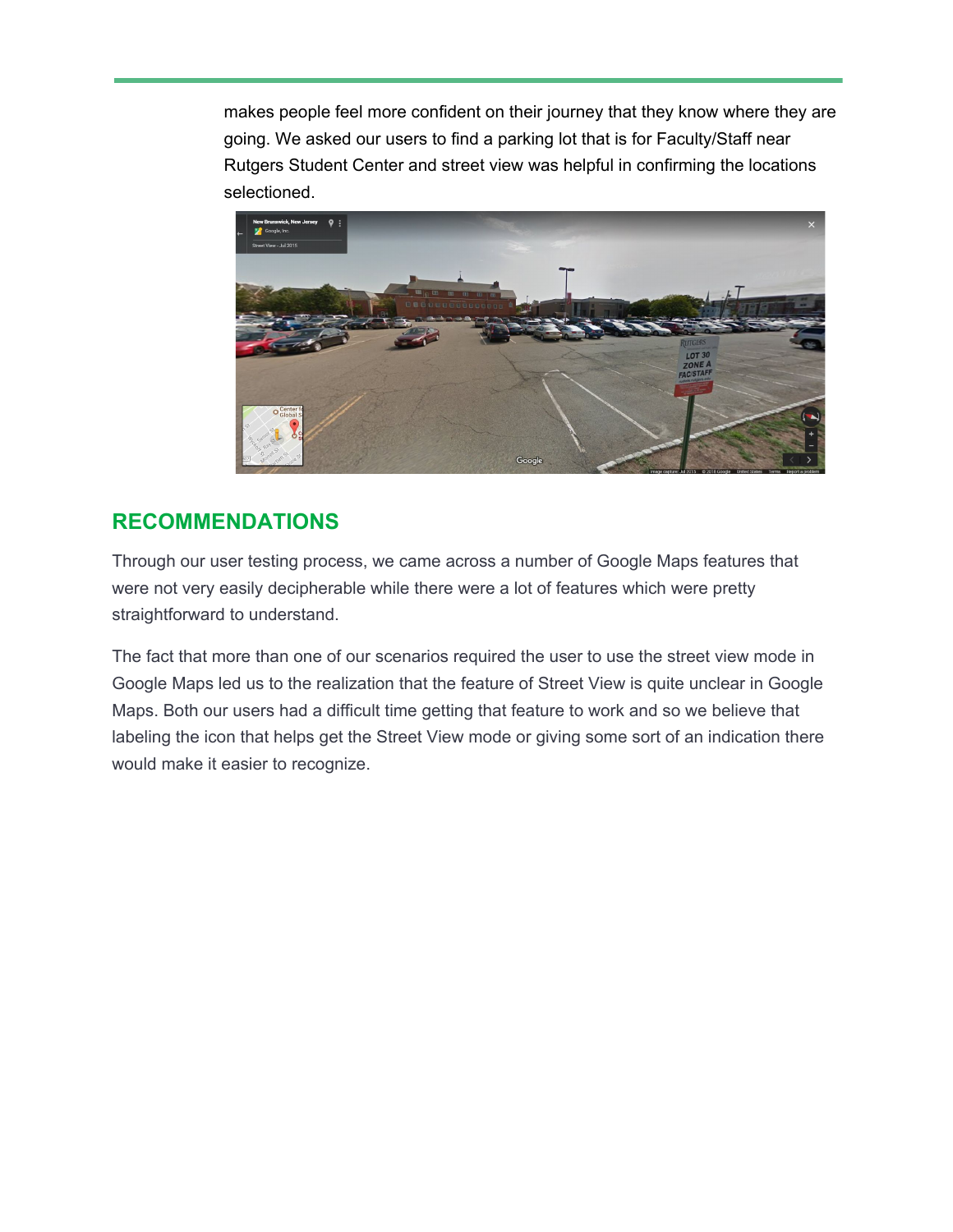

Another issue that we came across was that when the current location and destination was already put in, and the users were asked to add stops on the way as a part of a scenario, they had a difficult time filtering out the list of options and selecting the stop they wanted based on their requirements. The interface ended up choosing a stop which was not always suitable, and did not even give the user a chance to look at all the options. We noticed Tester 2 get slightly annoyed by this and so we felt like that was a feature which definitely needed to change. Tester 1 also said, *"I would expect the interface to show me the options on the highlighted route and then let me select the one I would prefer."*



Just one interactive window on the screen enabled the users to focus on the area they were supposed to interact with. However, this had an adverse effect too. As soon as you open Google Maps, there is only one search bar that you see. For the user test we conducted, Tester 1 couldn't understand where to start. The thought of putting in the address in the search bar did not occur to him at all. When asked how he thought he could get directions, he said, *"I would just google the directions."* He expected to see the starting address, the destination address and other such options on the screen.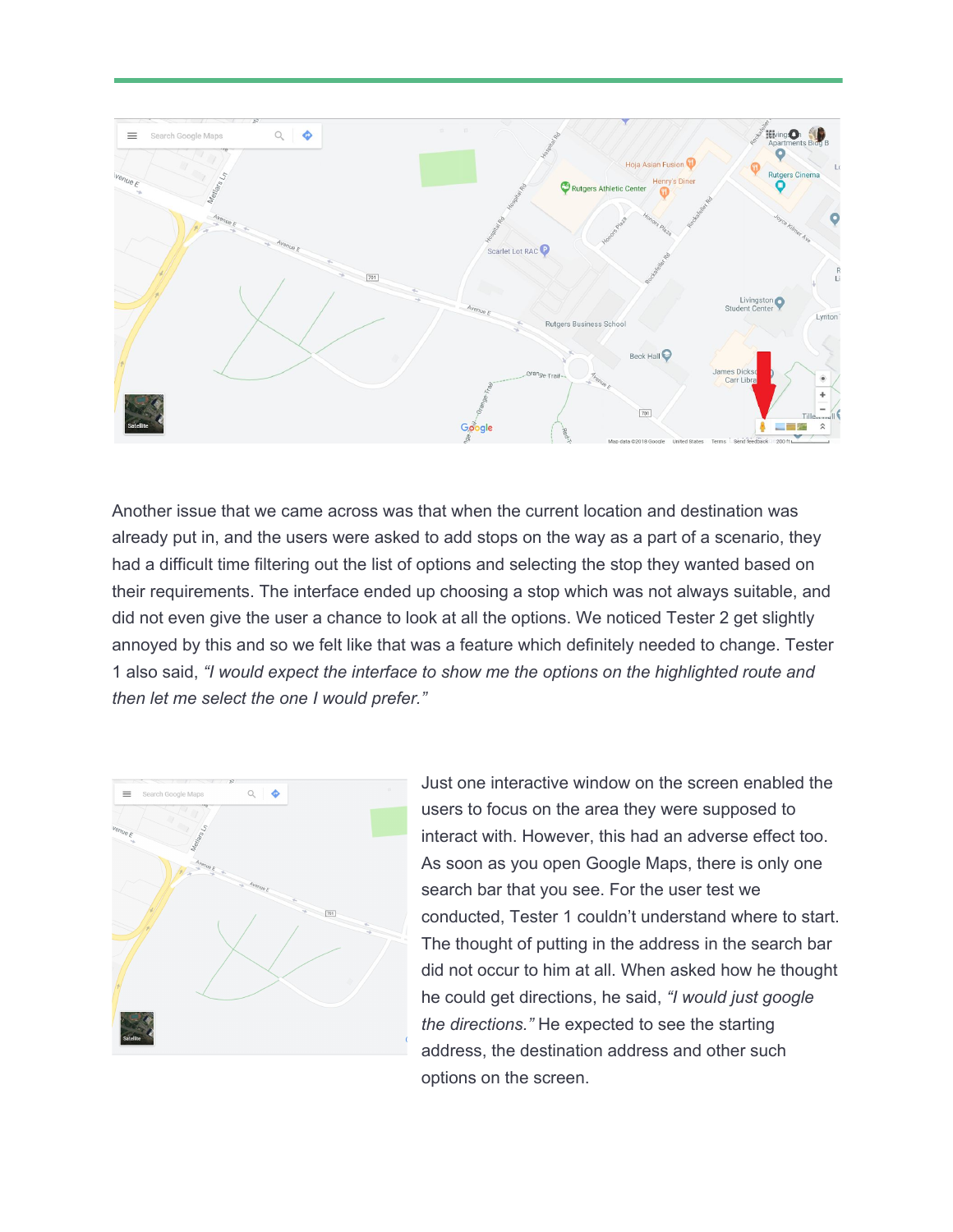The fact that most of the features that users had to interact with was on one side of the screen made it easier for the users to check the map simultaneously on the other side. Other more frequently used features like checking the traffic on a particular day and time and planning a trip in advance with the best route was something that our users could locate easily and found effortless to discern.

### <span id="page-8-0"></span>**DIFFERENCE FROM THE HEURISTIC EVALUATION**

When we conducted our face-to-face usability tests, we realized that there were a number of things that we did not think of during the heuristic evaluation. The very first distinct feature was the assumption we made for the mobile and desktop versions of the interface to be quite similar. The test we conducted with Tester 1 helped us realize how differently users who use the mobile application see the desktop version. It was quite difficult for Tester 1, who had never used the desktop application, to understand the interface from the very beginning.

We had a survey in the beginning of our test to obtain some basic information about the users and as indicated in the graph below, we had users who did not user the interface that often.



There were certain issues uncovered from the usability testing that did intersect with our heuristic evaluation analysis. We recognized that the severity rating of some of those might have changed with the development of new user problems, but the usability issues still persisted.

The major difference that we discovered between the two methods was that in the heuristic evaluation, we based our analysis on our prior knowledge of the interface. We did not pay attention to the scenario of how someone, who had never used the interface, would react to it. Moreover, the scenarios we created were tried and tested by all of us multiple times but for a